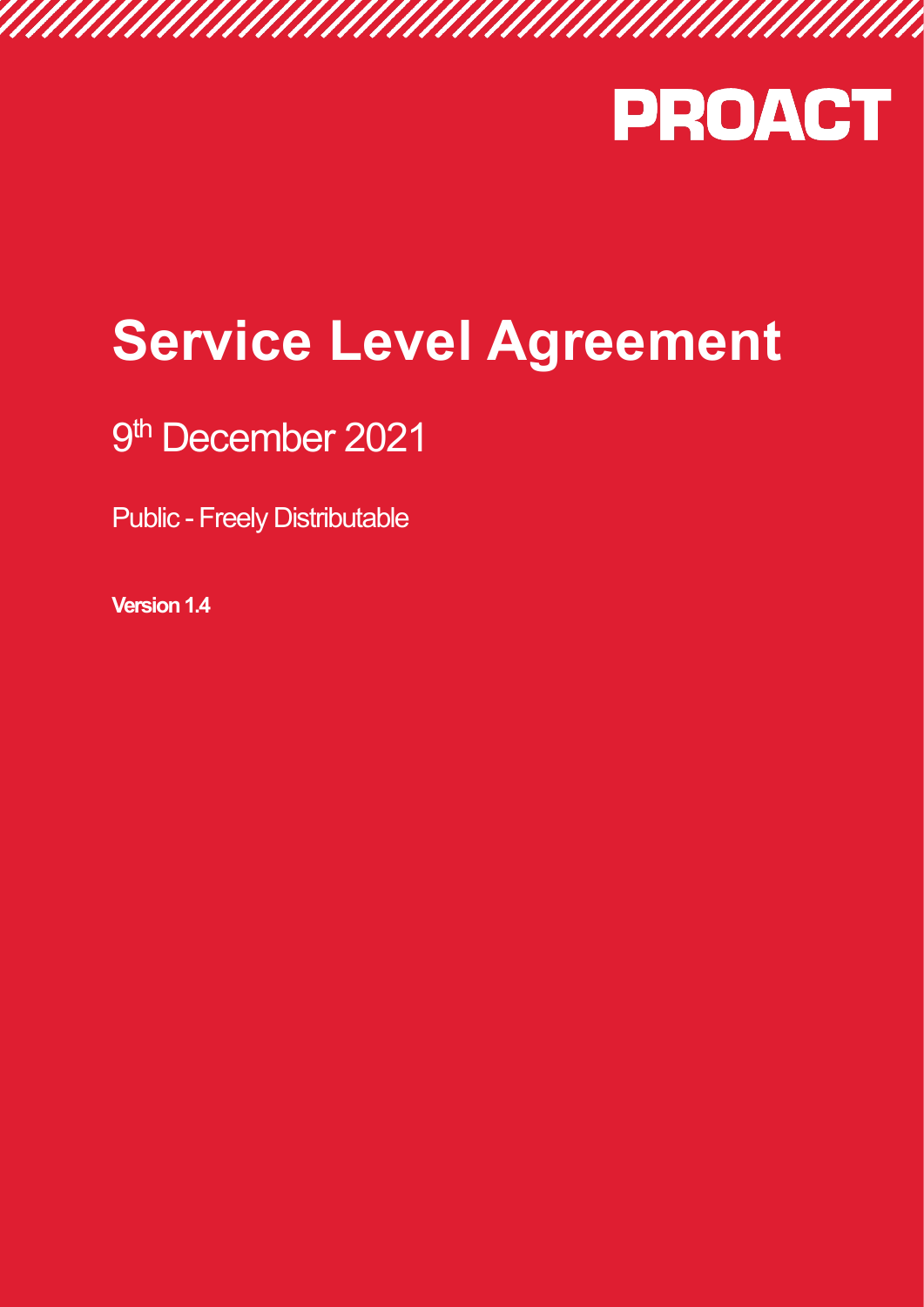# **Table of Contents**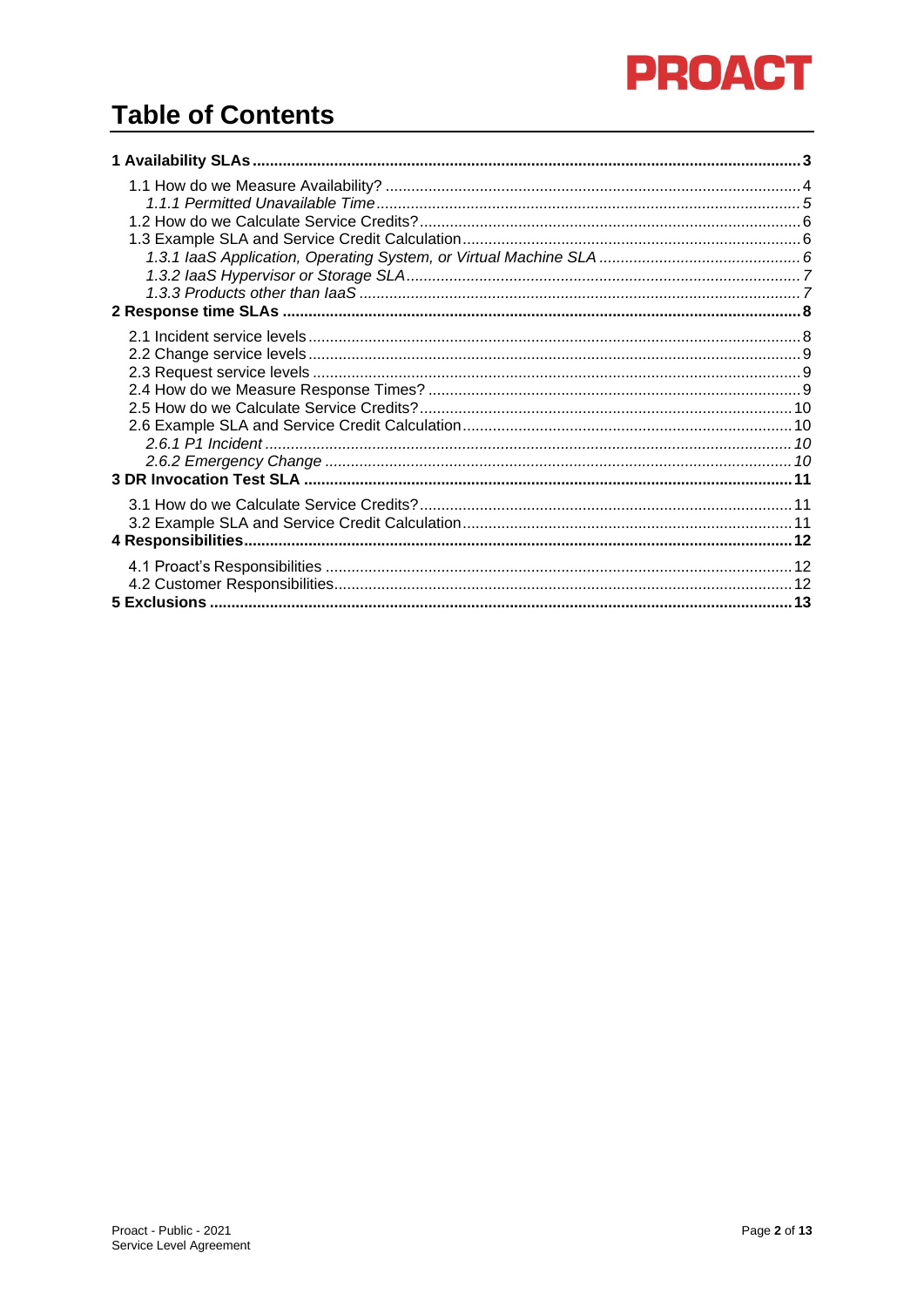# <span id="page-2-0"></span>**1 Availability SLAs**

Proact understands that its customers depend on the IT systems provided, maintained and supported by Proact, and that some of these items are of critical importance to a business.

This service level agreement sets out what levels of uptime availability Proact will endeavour to provide to its customers for specific parts of its managed cloud services. It also explains the service credits that Proact will pay should it fail to meet these levels.

Availability is monitored using Proact's software platform. The specific components which are monitored vary depending on the solution. Availability is measured continuously, but for the purposes of the SLAs will be measured in units of a month. Service reports will be provided to the customer quarterly.

This SLA covers only the products in the table below.

| <b>Product</b>                                   | <b>SLA</b> | <b>Monthly SLA Description</b>                                                                                            | <b>Elements monitored</b>                                                                                                                                                                                                                                     |
|--------------------------------------------------|------------|---------------------------------------------------------------------------------------------------------------------------|---------------------------------------------------------------------------------------------------------------------------------------------------------------------------------------------------------------------------------------------------------------|
| laaS<br><b>Application</b>                       | 99.99%     | The individual application<br>under management will be<br>available for at least 99.99% of<br>each month                  | The individual application(s) will be available if<br>they respond to Proact's monitoring software.                                                                                                                                                           |
| <b>laaS</b><br><b>Operating</b><br><b>System</b> | 99.99%     | The individual Operating<br>Systems will be available for at<br>least 99.99% of each month                                | The individual Operating Systems running<br>within a Virtual Machine will be available if they<br>respond to Proact's monitoring software.                                                                                                                    |
| laaS Virtual<br><b>Machine</b>                   | 99.99%     | The individual virtual machines<br>comprising the laaS solution<br>will be available for at least<br>99.99% of each month | The individual virtual machines will be available<br>if they are reported as powered on by Proact's<br>monitoring software.                                                                                                                                   |
| <b>laaS</b><br><b>Hypervisor</b>                 | 99.99%     | The hypervisor platform<br>comprising the laaS solution<br>will be available for at least<br>99.99% of each month         | The hypervisor platform will be available if the<br>hypervisor responds to Proact's monitoring<br>software.                                                                                                                                                   |
| <b>laaS</b><br><b>Storage</b>                    | 99.99%     | The storage provided to the<br>customer will be available for<br>at least 99.99% of each month                            | The storage will be available if it responds to<br>Proact's monitoring software probes.                                                                                                                                                                       |
| <b>BaaS</b>                                      | 99.5%      | The BaaS platform will be<br>available for at least 99.5% of<br>each month                                                | The BaaS Platform will be available if the<br>Backup Vault and any associated Backup<br>Software located in Proact's data centre<br>responds to Proact's monitoring software                                                                                  |
| AaaS                                             | 99.5%      | The AaaS platform will be<br>available for at least 99.5% of<br>each month                                                | The AaaS Platform will be available if the<br>Archive Software located in Proact's data<br>centre responds to Proact's monitoring<br>software                                                                                                                 |
| <b>DRaaS</b>                                     | 99.99%     | The DRaaS platform will be<br>available for at least 99.99% of<br>each month                                              | The DRaaS platform will be available if the<br>hypervisors and storage respond to their<br>monitoring software probes within any single<br>node of the DRaaS platform's hypervisor<br>cluster and any single node of the DRaaS<br>platform's storage cluster. |
| <b>EXaaS</b>                                     | 99.95%     | The EXaaS solution will be<br>available for at least 99.95% of<br>each month.                                             | The EXaaS service will be available if Proact's<br>monitoring systems can access the Exchange<br>application instance                                                                                                                                         |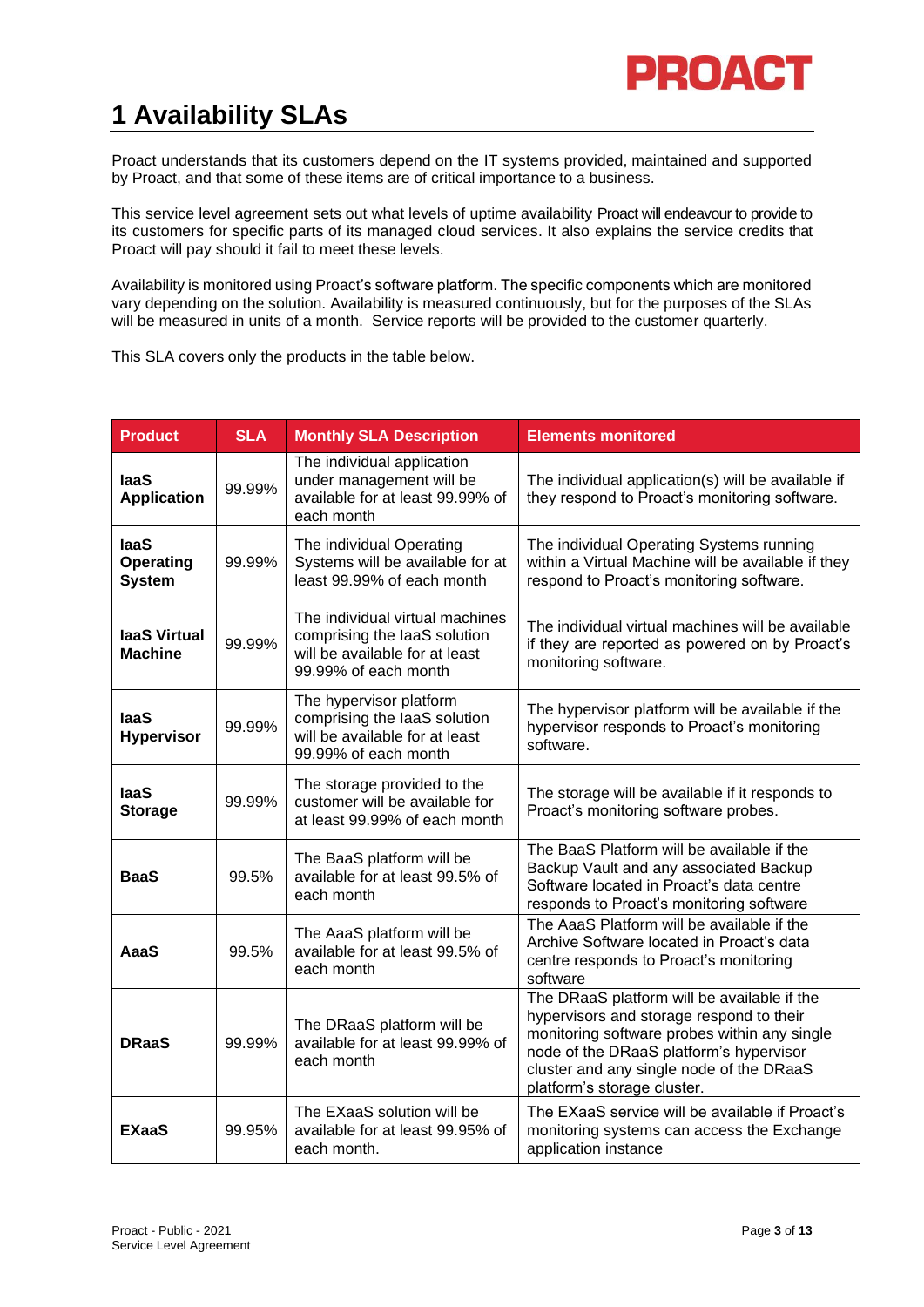| <b>Product</b>                                   | <b>SLA</b> | <b>Monthly SLA Description</b>                                                                                                                                                                   | <b>Elements monitored</b>                                                                                                                                                                                                                                                                                                                                                                                                                                                                                                                                                                                                                                                                                                                                     |  |
|--------------------------------------------------|------------|--------------------------------------------------------------------------------------------------------------------------------------------------------------------------------------------------|---------------------------------------------------------------------------------------------------------------------------------------------------------------------------------------------------------------------------------------------------------------------------------------------------------------------------------------------------------------------------------------------------------------------------------------------------------------------------------------------------------------------------------------------------------------------------------------------------------------------------------------------------------------------------------------------------------------------------------------------------------------|--|
| <b>SIEMaaS</b>                                   | 99.5%      | The SIEMaaS platform will be<br>available for at least 99.5% of<br>each month                                                                                                                    | The SIEMaaS Platform will be available if the<br>central platform data collector responds to<br>Proact's monitoring software and is able to<br>receive logs from log collectors                                                                                                                                                                                                                                                                                                                                                                                                                                                                                                                                                                               |  |
| <b>SIEMaaS-E</b>                                 | 99.5%      | The SIEMaaS-E platform will<br>be available for at least 99.5%<br>of each month                                                                                                                  | The SIEMaaS Platform will be available if the<br>central platform data collector responds to<br>Proact's monitoring software and is able to<br>receive logs from log collectors                                                                                                                                                                                                                                                                                                                                                                                                                                                                                                                                                                               |  |
|                                                  |            |                                                                                                                                                                                                  |                                                                                                                                                                                                                                                                                                                                                                                                                                                                                                                                                                                                                                                                                                                                                               |  |
| <b>APaaS</b>                                     | 99.5%      | The APaaS solution will be<br>The APaaS solution will be available if the<br>available for at least 99.5% of<br>administration portal responds to Proact's<br>monitoring software<br>each month. |                                                                                                                                                                                                                                                                                                                                                                                                                                                                                                                                                                                                                                                                                                                                                               |  |
| <b>DaaS</b><br><b>Enterprise</b><br><b>Cloud</b> | 99.95%     | The DaaS solution will be<br>available for at least 99.95% of<br>each month                                                                                                                      | The DaaS Enterprise Cloud service will be<br>'available' if:<br>The DaaS login portal (shared<br>architecture) OR the dedicated DaaS<br>host(s) (dedicated architecture)<br>respond(s) to the monitoring software<br>probe; and<br>Either node of the active-directory VMs<br>$\bullet$<br>responds to the monitoring software<br>probe; and<br>Either node of the remote access<br>$\bullet$<br>manager cluster responds to the<br>monitoring software probe; and<br>The DaaS storage array responds to the<br>$\bullet$<br>monitoring software probe; and<br>The external Internet web sites respond to<br>$\bullet$<br>the monitoring software probe; and<br>A customer administrator can login to the<br>$\bullet$<br>self-service administration portal. |  |
| Comms-<br><b>WAN</b>                             | 99.95%     | The communications link will<br>be available for at least<br>99.95% of each month.                                                                                                               | The communications link will be available if<br>Proact's monitoring software can access a<br>network end point device (i.e. router, switch<br>etc.) across the link.                                                                                                                                                                                                                                                                                                                                                                                                                                                                                                                                                                                          |  |
| Comms -<br><b>Internet</b>                       | 99.95%     | The internet connectivity will<br>be available for at least<br>99.95% of each month.                                                                                                             | The internet connectivity will be available if<br>Proact's monitoring software can access<br>commonly available web pages using the<br>communications link.                                                                                                                                                                                                                                                                                                                                                                                                                                                                                                                                                                                                   |  |

# <span id="page-3-0"></span>**1.1 How do we Measure Availability?**

Availability is measured on a monthly basis as set out for each product above and Proact's monitoring software shall be conclusive. Availability is measured as a percentage and rounded to two decimal places, calculated as follows:

> $\Delta \textit{validability} = \frac{(\textit{Total Time} - \textit{Unavailable Time}) \times 100}{\textit{Total Time}}$ Total Time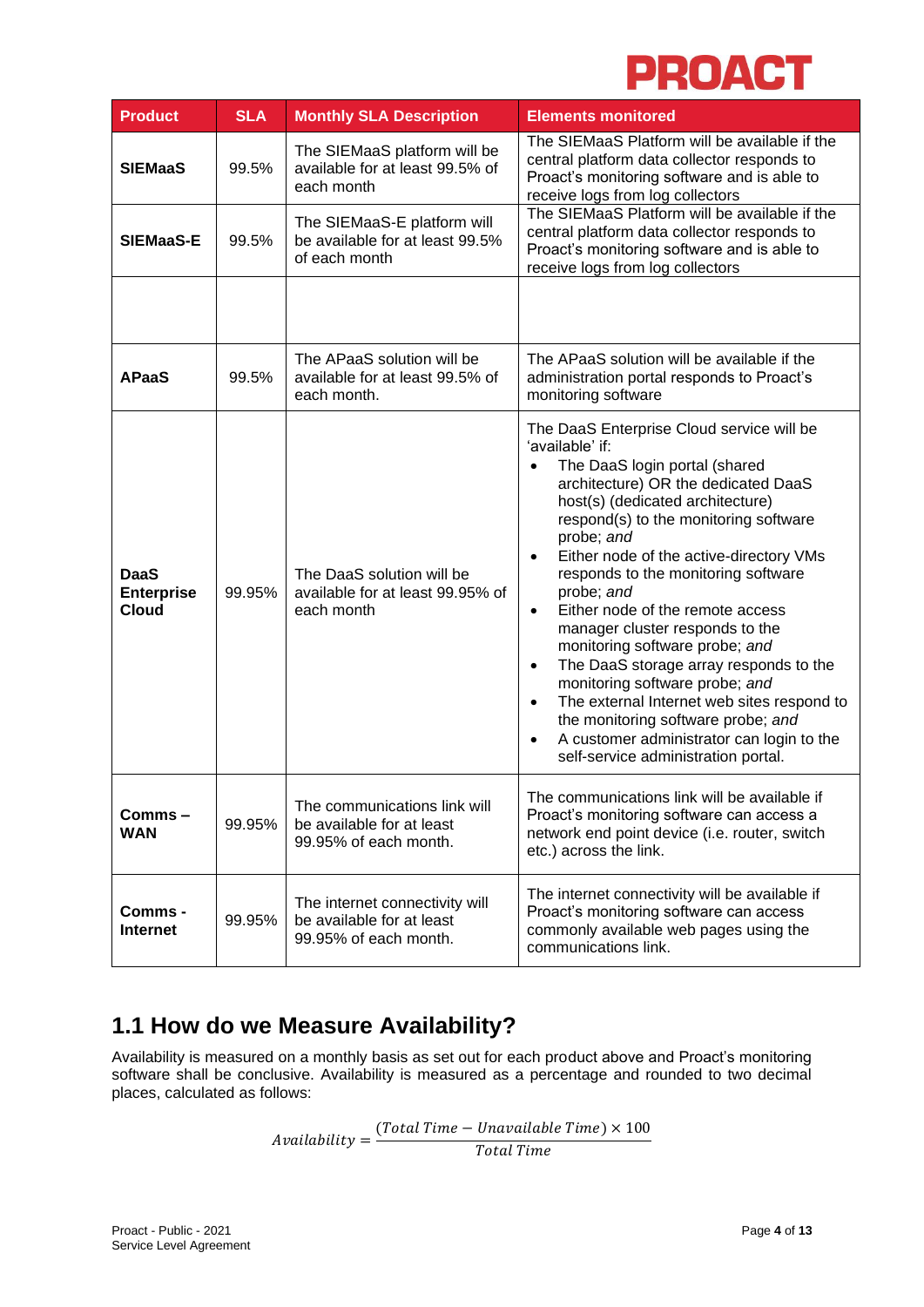

'Unavailable Time' refers to the period of time from when Proact establishes or confirms that the services are not 'Available' as defined for the individual products, to the point when Proact has corrected the fault.

### <span id="page-4-0"></span>**1.1.1 Permitted Unavailable Time**

The table below sets out the permitted unavailable monthly time for each product.

|            | <b>Per Month</b> |            |            |
|------------|------------------|------------|------------|
| <b>SLA</b> | <b>Hrs</b>       | <b>Min</b> | <b>Sec</b> |
| 99.99%     |                  |            | 22         |
| 99.95%     |                  | 21         | 54         |
| 99.9%      |                  | 43         | 50         |
| 99.5%      | 3                | 39         |            |
| 99%        |                  | 18         |            |

The length of unpermitted unavailable time is calculated as follows:

*Total unavailable time – permitted unavailable time = unpermitted available time*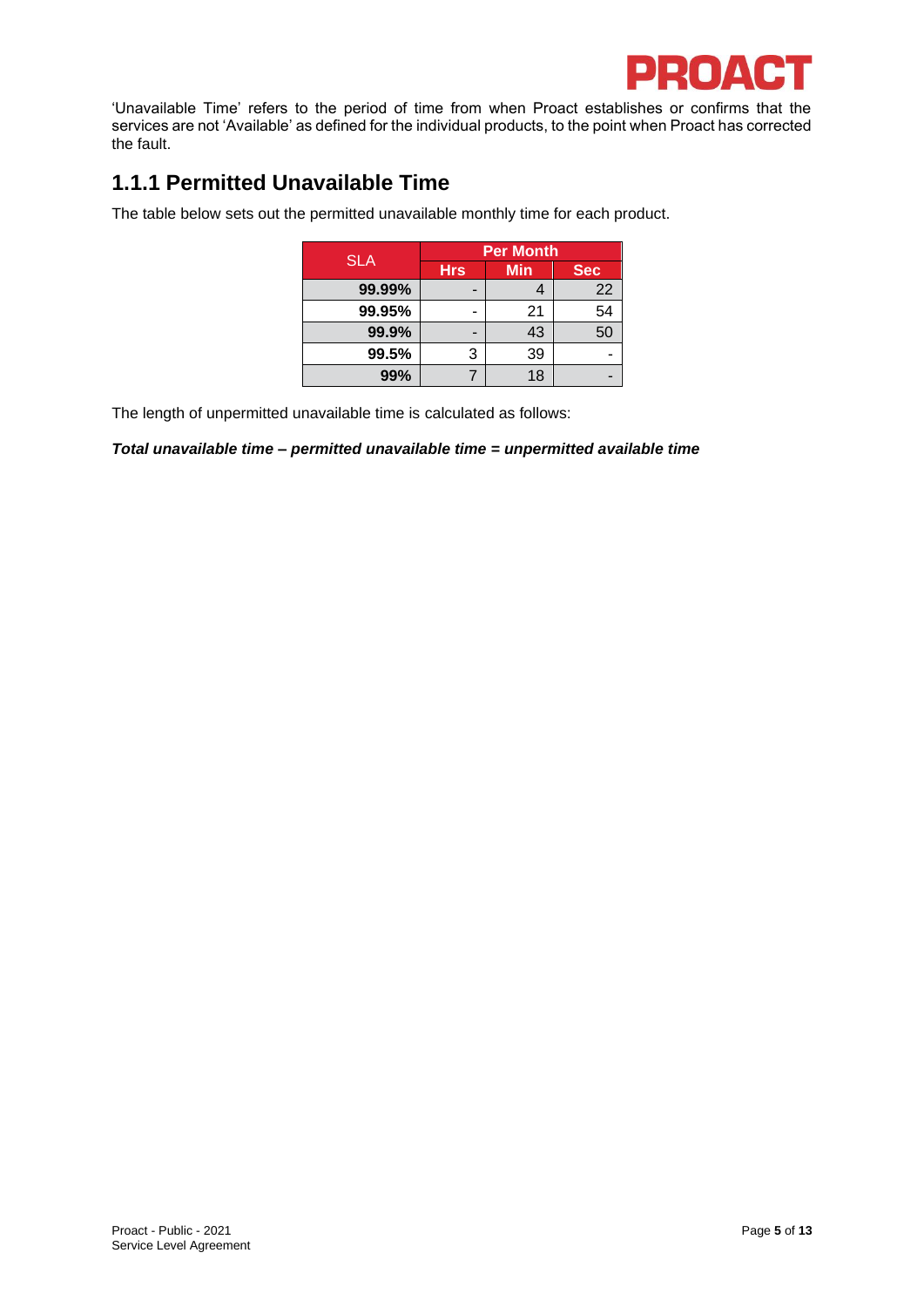### <span id="page-5-0"></span>**1.2 How do we Calculate Service Credits?**

If availability for any product drops below the relevant threshold in any given month, the customer will be eligible to receive a service credit. A service credit is a reduction of the month's fee payable by the customer in the month following a service delivery report showing a failure to meet the SLA. If availability is less than the agreed service level, in any given month, the customer shall be entitled to service credits in accordance with the following table:

| <b>Length of unpermitted</b><br><b>Unavailable Time</b> | <b>Service Credit</b>                                                                                                    |  |
|---------------------------------------------------------|--------------------------------------------------------------------------------------------------------------------------|--|
| Up to 1 hour                                            | 5% of the monthly cost of the product.                                                                                   |  |
| 1 to 3 hours                                            | 10% of the monthly cost of the product.                                                                                  |  |
| 3 to 5 hours<br>15% of the monthly cost of the product. |                                                                                                                          |  |
| Over 5 hours                                            | 20%, plus an additional 5% of the monthly cost of the product per<br>additional hour over 5 hours, to a maximum of 100%. |  |

For a failure to meet the IaaS Application, IaaS Operating System, or IaaS Virtual Machine SLA. The customer shall be eligible for service credits based on the monthly recurring charges for the affected individual virtual servers only. This is calculated by dividing the total vRAM allocated to those virtual servers in the month preceding the breach by the total vRAM allocated to all virtual servers of the same type and charged for together as set out in the contract (a 'Resource Pool') in the same month and multiplying the result by the total monthly cost of the relevant Resource Pool during the same month.

For a failure to meet the IaaS Hypervisor SLA, or the IaaS Storage SLA. The customer shall be eligible for service credits based on the monthly recurring charges for the entire affected service. For all products other than IaaS, service credits will be based on the entire monthly recurring charges for the affected service.

Proact shall only be liable for a service credit in respect of one IaaS SLA at once, so if a single incident results in failing to meet more than one of the IaaS SLAs the customer shall be eligible to receive the highest sum.

## <span id="page-5-1"></span>**1.3 Example SLA and Service Credit Calculation**

### <span id="page-5-2"></span>**1.3.1 IaaS Application, Operating System, or Virtual Machine SLA**

A customer pays £3,500.00 per month for their contracted managed cloud services, £1,000.00 of which is the cost of their 100GB vRAM resource pool. The resource pool comprises 10 VMs. 1 of the 10 VMs, with a vRAM allocated of 25GB is unavailable for 2 hours in a given month.

### **Assessment:**

1 of the 10 VMs was "Unavailable" for 1-3 hours which means service credits are payable on 25GB of the 100GB vRAM of the customer's VMs.

### **Calculation:**

*The SLA is 99.99% so the permitted monthly outage is 4 minutes and 22 seconds, therefore total Unavailable Time is: 2 hours – 4 minutes and 22 seconds = 1 hour 55 minutes and 38 seconds*

*This means service credits are payable at 10%*

*The monthly cost of the VM which was unavailable for 1 hour 55 minutes and 38 seconds is:* 

*25/100 x £1,000.00 = £250.00* 

*10% of this monthly cost of the product is: 10% x £250.00 = £25.00*

*Service Credit: £25.00*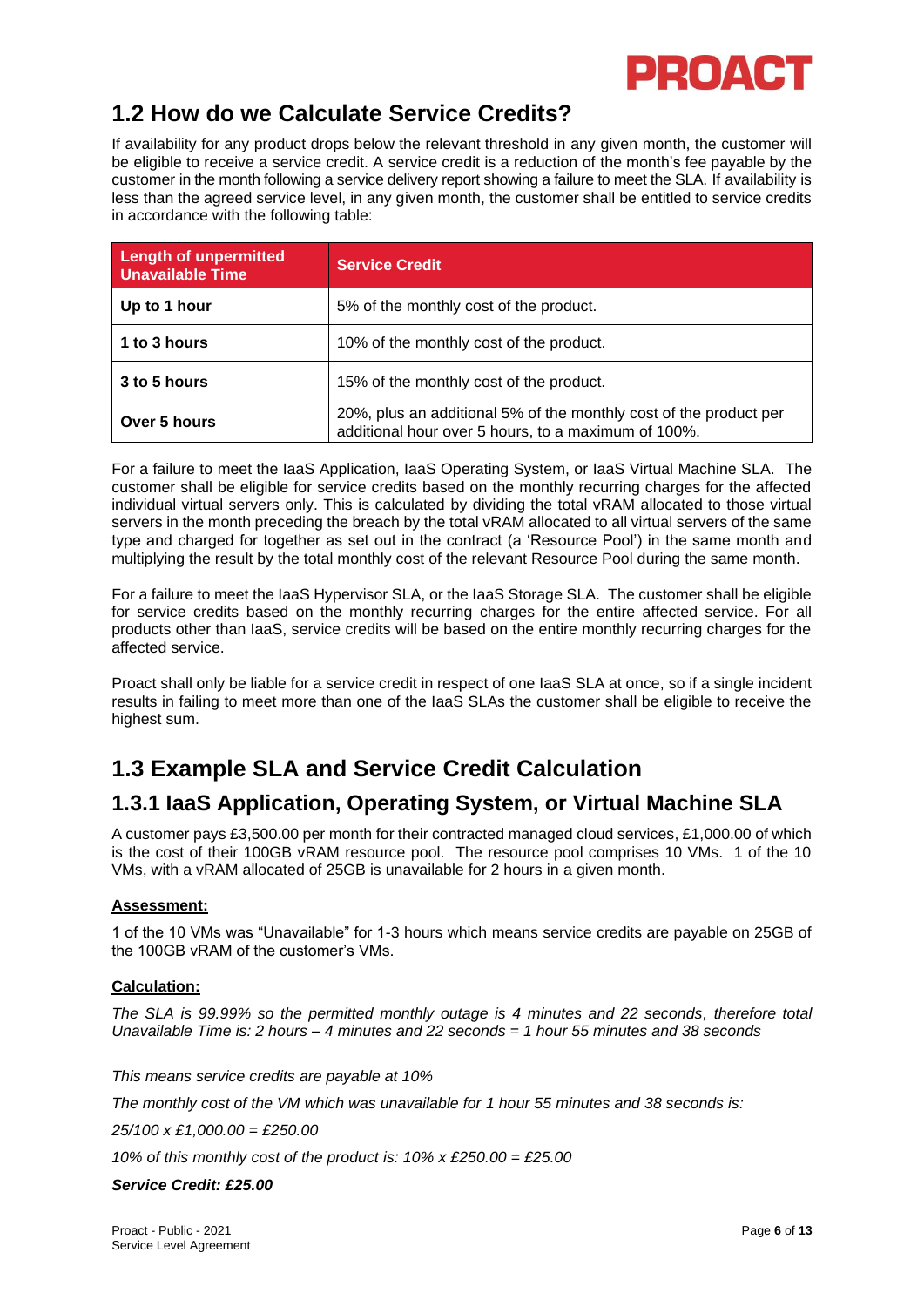

### <span id="page-6-0"></span>**1.3.2 IaaS Hypervisor or Storage SLA**

A customer pays £4,500.00 per month for their contracted managed cloud services, £3,000.00 of which is for IaaS Storage 50% of the storage service is powered off for 1 hour in a given month:

#### **Assessment:**

50% of the IaaS Storage was "Unavailable" for less than 1 hour in the given month., so service credits at 5% of the monthly charges for the IaaS Storage are payable.

#### **Calculation:**

*The SLA is 99.99% so the permitted monthly outage is 4 minutes and 22 seconds, therefore total Unavailable Time is: 1 hour – 4 minutes and 22 seconds = 55 minutes and 38 seconds*

*This means service credits are payable at 5%*

*The monthly cost of the service which was unavailable for 55 minutes and 38 seconds is: £3,000.00*

*5% of this monthly cost of the service is: 5% x £3,000.00 = £150.00*

#### *Service Credit: £150.00*

### <span id="page-6-1"></span>**1.3.3 Products other than IaaS**

A customer pays £3,000.00 per month for their contracted managed cloud service, £2,500.00 of which is for EXaaS. The entire EXaaS service is unavailable for a total of 6 hours and 34 minutes in a given month.

#### **Assessment:**

The EXaaS service was "Unavailable" for over 5 hours, so service credits are payable at 20% of the monthly cost of the EXaaS service, plus an additional 5% for the additional hour.

#### **Calculation:**

*The SLA is 99.95% so the permitted monthly outage is 21 minutes and 54 seconds, therefore total Unavailable Time is: 6 hours and 34 minutes – 21 minutes and 54 seconds = 6 hours, 12 minutes and 6 seconds*

*This means service credits are payable at 20%, plus a further 5% because of the 6th (*whole) hour.

The monthly cost of the EXaaS service which was unavailable for 6 hours, 12 minutes and 6 seconds is: £2,500.00

20% + 5% of this monthly cost of the service is: *(20% x £2,500.00) + (5% x £2,500.00) = £625.00*

#### *Service Credit: £625.00*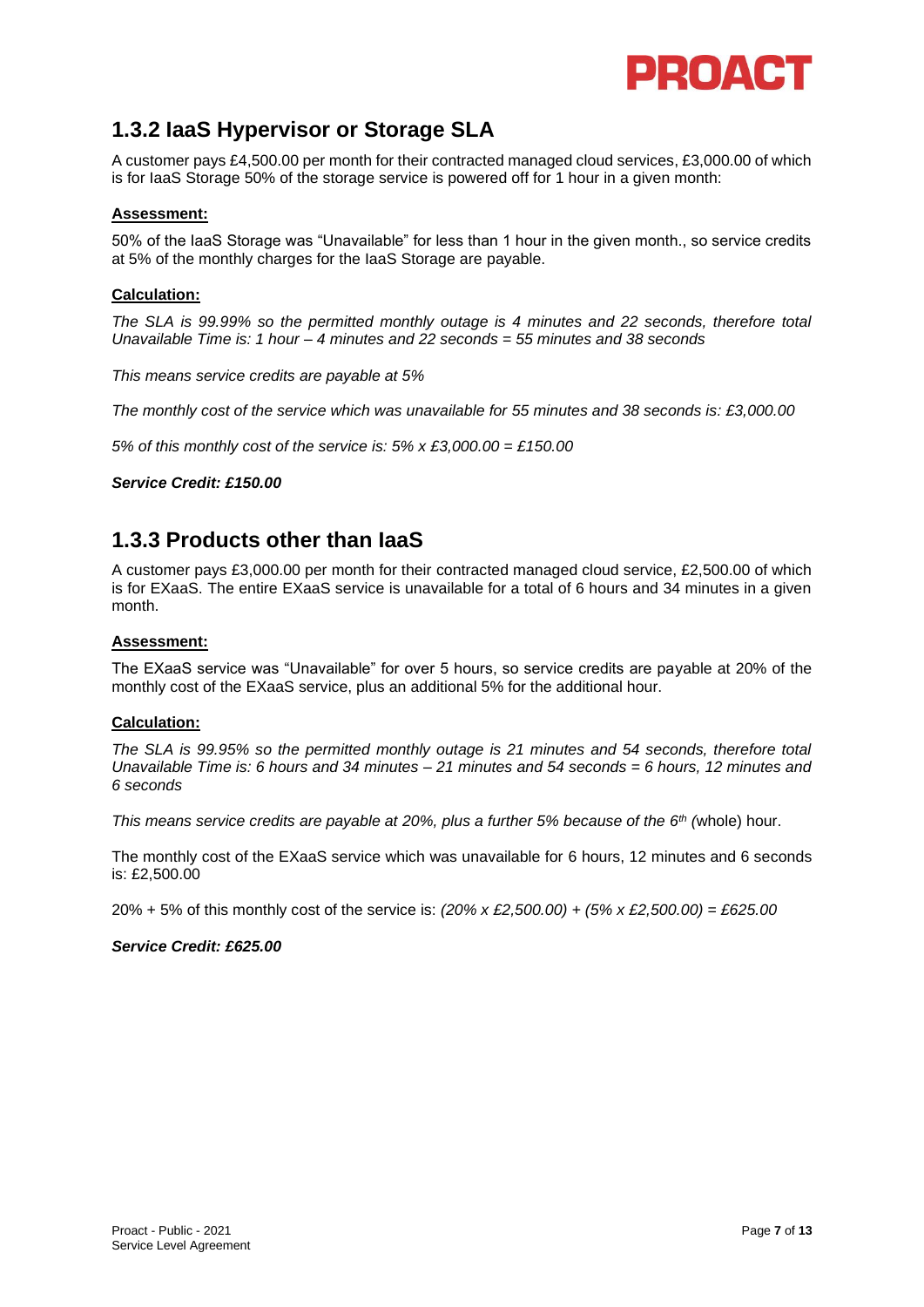# <span id="page-7-0"></span>**2 Response time SLAs**

Proact will always endeavour to respond in a timely fashion to support incidents and change requests. Response times are measured in Proact's online support system.

The response time SLA which will apply depends on the priority of the item(s) affected and the severity of the issue.

# <span id="page-7-1"></span>**2.1 Incident service levels**

| <b>Category</b> | <b>SLA</b>                                                                                                   | <b>Definition</b>                                                                                                                                                                                                                                                                                                                                                                            |
|-----------------|--------------------------------------------------------------------------------------------------------------|----------------------------------------------------------------------------------------------------------------------------------------------------------------------------------------------------------------------------------------------------------------------------------------------------------------------------------------------------------------------------------------------|
| <b>P1</b>       | Proact will respond to<br>98% of priority 1 (P1)<br>incidents per quarter<br>year, within 30 minutes         | A P1 incident is a reasonable request by the Customer for<br>support or information, or a monitoring alarm received by Proact<br>directly, in connection with hardware or software in scope, in<br>circumstances in which the system(s) are completely unavailable<br>or are imminently expected to be completely unavailable, or have<br>breached defined critical capacity thresholds      |
| P <sub>2</sub>  | Proact will respond to<br>90% of priority 2 (P2)<br>incidents per quarter<br>year, within 1 hour             | A P2 incident is a reasonable request by the Customer for<br>support or information, or a monitoring alarm received by Proact<br>directly, in connection with hardware or software in scope, in<br>circumstances in which the system(s) are malfunctioning such<br>that the service is significantly impacted but remains operational,<br>or have breached defined major capacity thresholds |
| P <sub>3</sub>  | Proact will respond to<br>85% of priority 3 (P3)<br>incidents per quarter<br>year, within 4 working<br>hours | A P3 incident is a reasonable request by the Customer for<br>support or information, or a monitoring alarm received by Proact<br>directly, in connection with hardware or software in scope, in<br>circumstances in which the system(s) are malfunctioning but with<br>no significant impact on service, or have breached defined minor<br>capacity thresholds                               |
| P <sub>4</sub>  | Proact will respond to<br>85% of priority 4 (P4)<br>incidents per quarter<br>year, within 8 working<br>hours | A P4 incident is a reasonable request by the Customer for<br>support or information, in connection with hardware or software in<br>scope, in circumstances in which there is no specific malfunction.                                                                                                                                                                                        |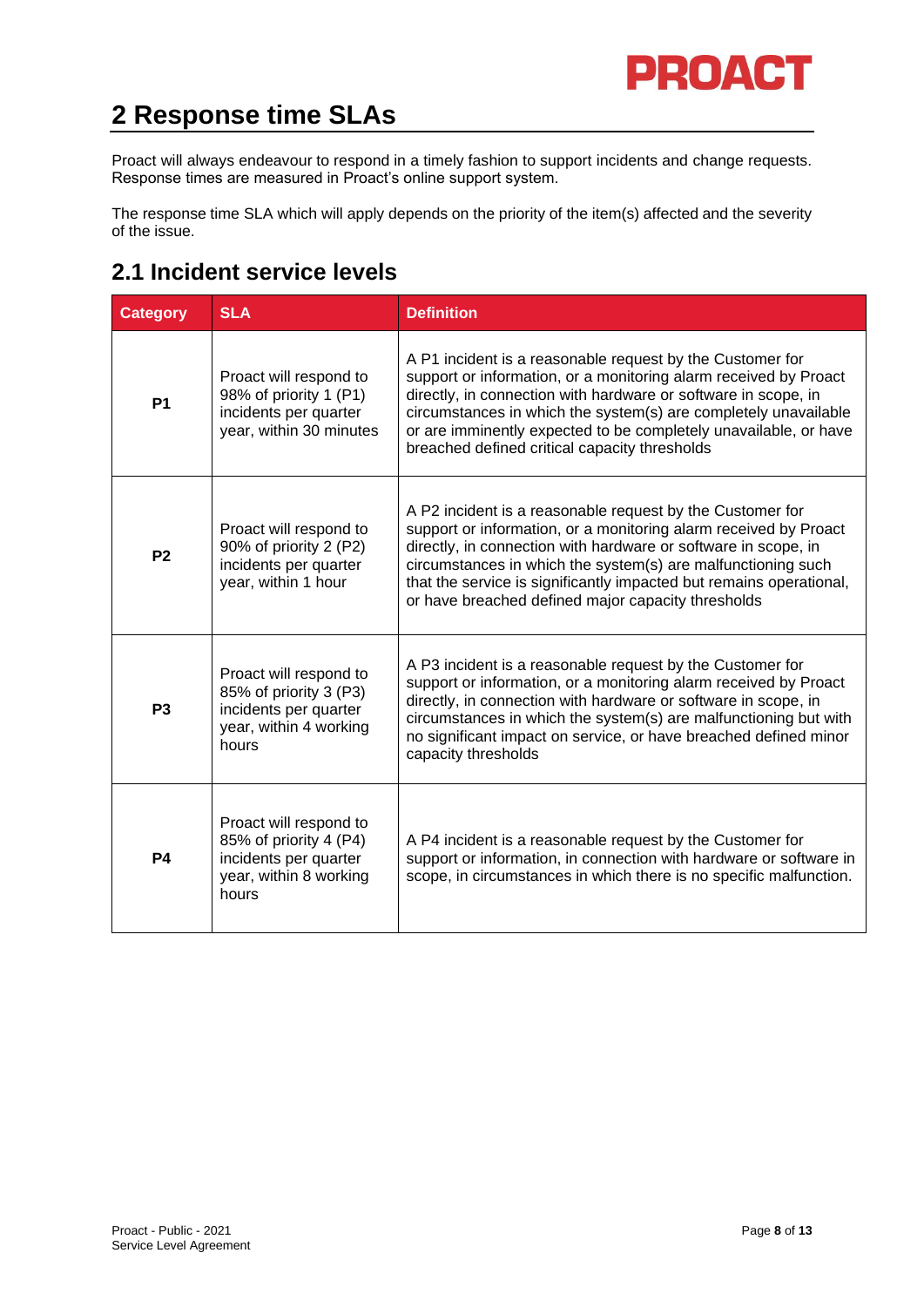## <span id="page-8-0"></span>**2.2 Change service levels**

| <b>Category</b>  | <b>SLA</b>                                                                                       | <b>Definition</b>                                                                                                                                                                                                                                                                                                                                                                                                                  |
|------------------|--------------------------------------------------------------------------------------------------|------------------------------------------------------------------------------------------------------------------------------------------------------------------------------------------------------------------------------------------------------------------------------------------------------------------------------------------------------------------------------------------------------------------------------------|
| <b>Standard</b>  | Proact will initiate 95% of<br>standard changes per<br>quarter within 8 working<br>hours         | A 'Standard' change is any pre-authorised change that is low<br>risk, relatively common and follows a predefined procedure or<br>work instruction. Proact's Change Advisory Board (CAB) is not<br>required to approve 'Standard' changes prior to<br>implementation.                                                                                                                                                               |
| <b>Normal</b>    | Proact will respond to 95%<br>of normal change requests<br>per quarter within 8<br>working hours | A 'Normal' change is any change that is not a 'Standard'<br>change according to the above definition and is not an<br>emergency. An agreed ad-hoc change to the configuration of<br>the services. The CAB must authorise 'Normal' changes and<br>approve an implementation plan.                                                                                                                                                   |
| <b>Emergency</b> | Proact will initiate 99.5% of<br>required emergency<br>changes per quarter within<br>4 hours.    | An 'Emergency' change is any 'Normal' change that requires<br>an expedited timeframe to resolve an issue that cannot wait<br>for review and approval from the CAB. Usually a request by<br>the Customer to the Service Provider to change the<br>configuration of the services in response to a P1 incident.<br>Proact's Emergency Change Advisory Board must authorise<br>'Emergency' changes and approve an implementation plan. |

For BaaS and AaaS contracts, a request to restore or recover data from the backup or the archive shall constitute a Standard change request.

## <span id="page-8-1"></span>**2.3 Request service levels**

| <b>Category</b>                  | <b>SLA</b>                                                                               | <b>Definition</b>                                                                                                                                                                                                                                    |
|----------------------------------|------------------------------------------------------------------------------------------|------------------------------------------------------------------------------------------------------------------------------------------------------------------------------------------------------------------------------------------------------|
| <b>Service</b><br><b>Request</b> | Proact will initiate 95% of<br>service requests per<br>quarter within 8 working<br>hours | A 'Service Request' is a reasonable request by the Customer<br>for activity or information, in connection with hardware or<br>software in scope, that is neither an incident nor a change and<br>follows a predefined procedure or work instruction. |

A common example of a Service Request is a password reset.

## <span id="page-8-2"></span>**2.4 How do we Measure Response Times?**

The response times SLAs measure how long it takes Proact to 'respond' to an incident/change request or to 'initiate' a change.

Proact is deemed to have 'responded' to an incident when a case is created in Proact's support system and a case number is allocated. Proact is deemed to have responded to a Normal change request when a change is created in Proact's support system, a change number is allocated, and the change has been allocated to an engineer queue for planning to commence. A Standard or Emergency change is initiated at the point at which (as recorded in the support system) Proact commences the implementation of the change.

Proact will measure its response times over a three-month period (a quarter) and calculate the proportion of incidents responded to or change requests initiated within the target response time. The data will be included in quarterly service delivery reports.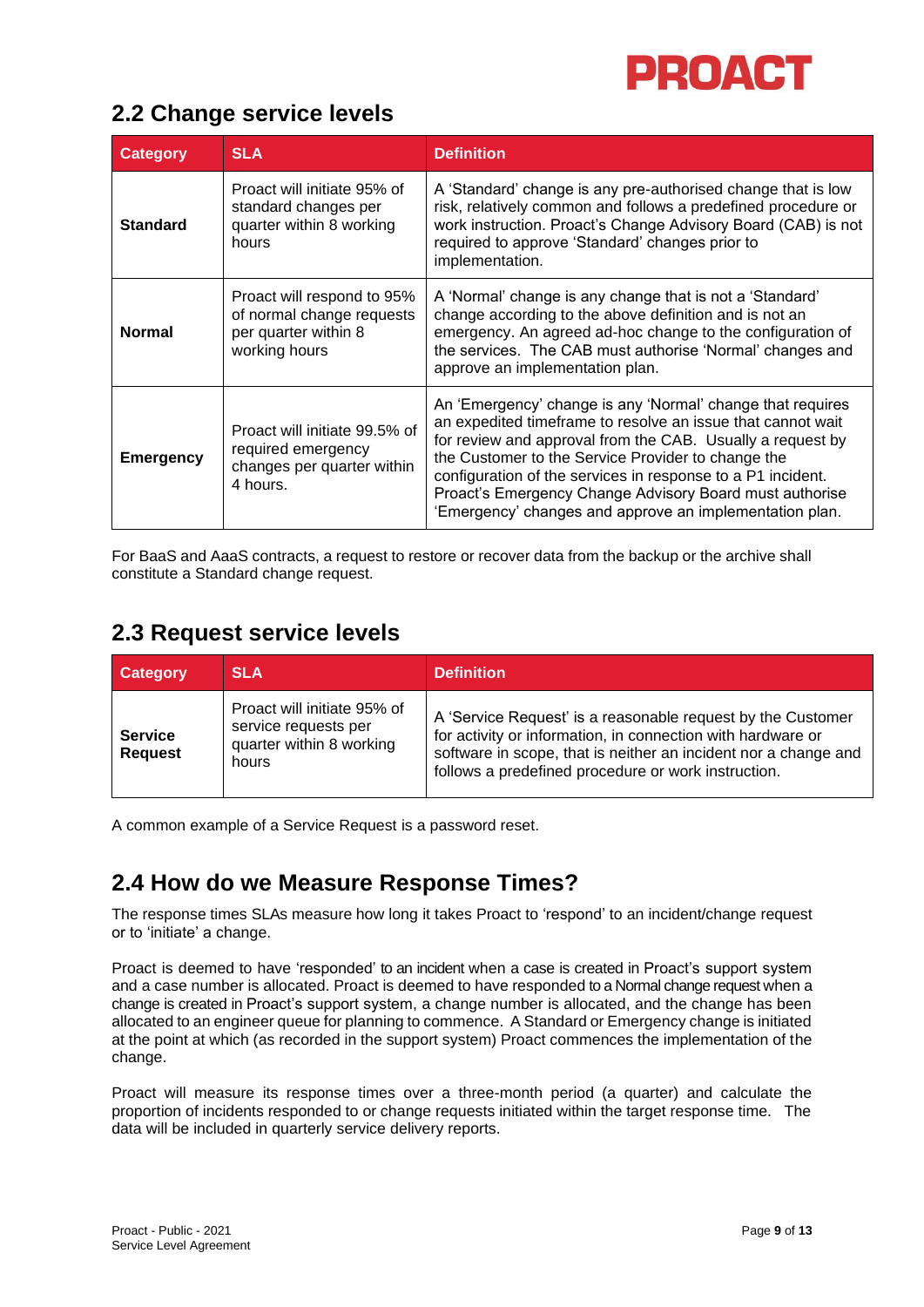

### <span id="page-9-0"></span>**2.5 How do we Calculate Service Credits?**

If in any given quarter, more than 5 incidents, changes or requests have occurred and Proact fails to achieve any of the SLAs in respect of response or initiation times, then the customer will be eligible for a service credit against the charges for service management as follows:

| <b>Amount by which Proact</b><br>fails to meet the SLA | <b>Service Credit</b>         | <b>Note</b>                                                                         |
|--------------------------------------------------------|-------------------------------|-------------------------------------------------------------------------------------|
| 0-10% below the target                                 | 5% of the quarterly charges   | If less than 5 incidents, changes or                                                |
| 11-25% below the target                                | 10% of the quarterly charges  | requests have occurred and Proact fails to<br>achieve any of the SLAs in respect of |
| 26-50% below the target                                | 20% of the quarterly charges  | response times, then the customer will be                                           |
| 51-75% below the target                                | 50% of the quarterly charges  | entitled to a flat service credit of 15% of<br>the quarterly charges for service    |
| 76-100% below the target                               | 100% of the quarterly charges | management.                                                                         |

# <span id="page-9-1"></span>**2.6 Example SLA and Service Credit Calculation**

### <span id="page-9-2"></span>**2.6.1 P1 Incident**

A customer pays £3,000.00 per month for their IaaS Storage contract, £2,000.00 of which is for Service Management. Proact have responded to 6 out of 8 P1 incidents the customer reported in a given quarter within 30 minutes.

### **Assessment:**

Proact have fallen 24.5% below the P1 support SLA, so service credits are payable at 10% of the quarterly charge for service management.

### **Calculation:**

*The SLA is to respond to 99.5% of priority 1 (P1) incidents per quarter year, within 30 minutes, and the achieved response % is: (6/8) x 100% = 75% (24.5% below target)*

*This means service credits are payable at 10%*

*The quarterly charge for service management is: £2,000.00 x 3 = £6,000.00*

*10% of this quarterly charge is: 10% x £6,000.00 = £600.00*

*Service Credit: £600.00*

### <span id="page-9-3"></span>**2.6.2 Emergency Change**

A customer pays £4,500.00 per month for their IaaS contract, £1,500.00 of which is for service management. Proact have initiated 2 of the 5 emergency changes the customer has requested in a given quarter within 4 hours:

### **Assessment:**

Proact have fallen 59.5% below the emergency change SLA, so service credits are payable at 50% of the quarterly charge for service management

### **Calculation:**

*The SLA is to initiate 99.5% of required emergency changes per quarter within 4 hours, and the achieved change % is: (2/5) x 100% = 40% (59.5% below target)*

*This means service credits are payable at 50%*

*The quarterly charge for service management is: £1,500.00 x 3 = £4,500.00*

*50% of this quarterly charge is: 50% x £4,500.00 = £2,250.00*

*Service Credit: £2,250.00*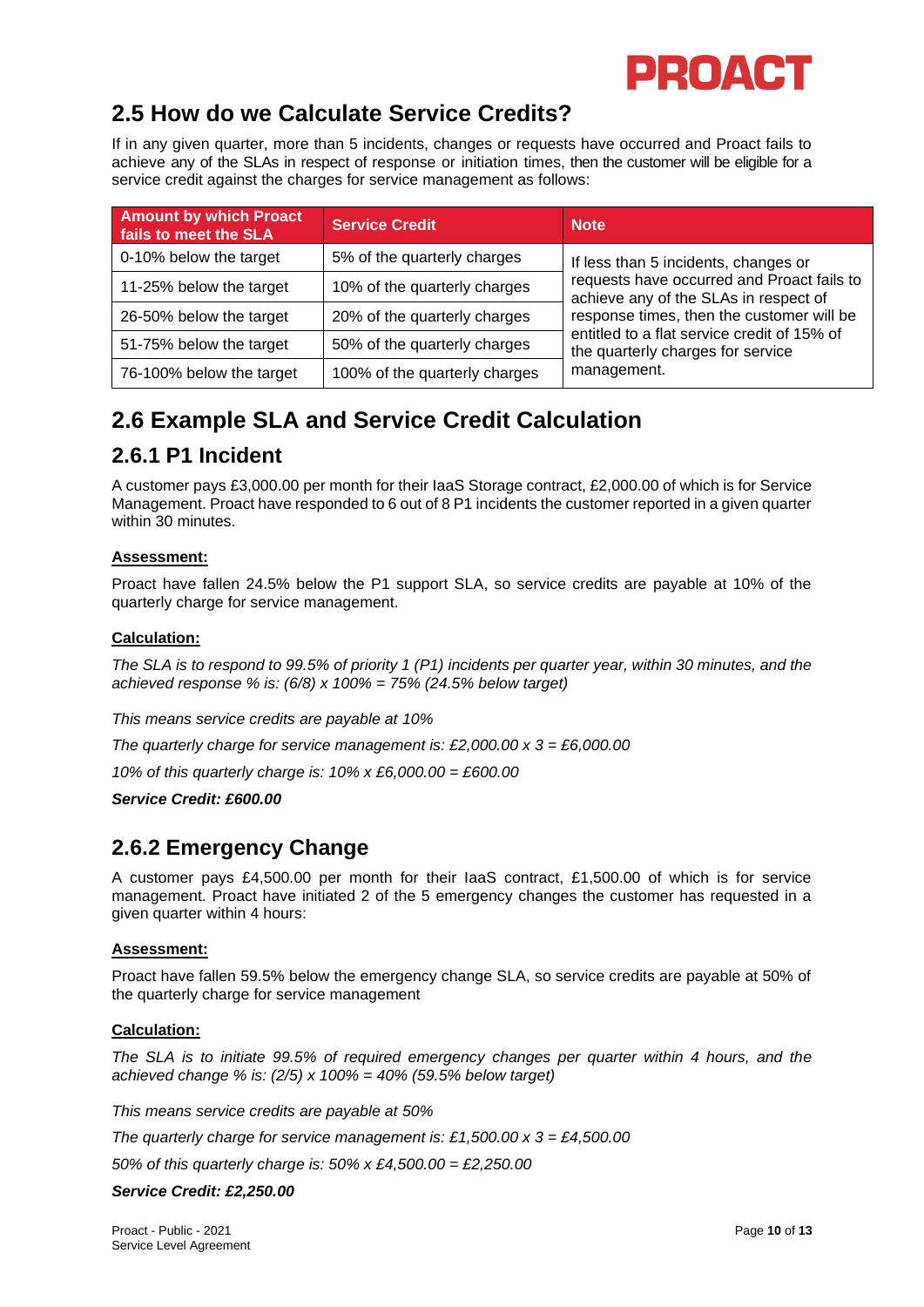

# <span id="page-10-0"></span>**3 DR Invocation Test SLA**

For Disaster Recovery, Proact offers an SLA against the success of regular contractual tests of the solution.

| <b>Product</b> | <b>SLA</b>                                                                                                                  | <b>Success Measurement</b>                                                                                                                                                                                                                                                                                  |
|----------------|-----------------------------------------------------------------------------------------------------------------------------|-------------------------------------------------------------------------------------------------------------------------------------------------------------------------------------------------------------------------------------------------------------------------------------------------------------|
| <b>DRaaS</b>   | Proact will successfully<br>invoke DR during two<br>annual contractual test<br>invocations (and any<br>contractual retest). | DR is successfully invoked if Proact power on the virtual<br>replica servers in accordance with the criteria agreed in<br>the customer invocation plan. A virtual replica server is<br>powered on when the virtual replica server is reported to<br>be fully powered on in the Proact management interface. |

Proact will agree an invocation plan with the customer which will set out the sequence and recovery time for powering on the individual virtual replica servers which will be the subject of the contractual tests.

If, during a contractual test, Proact fails to successfully invoke DR in accordance with the invocation plan, then it shall have a period of one month to carry out a contractual re-test successfully. If the contractual retest is also unsuccessful then the customer will be eligible for a service credit.

### <span id="page-10-1"></span>**3.1 How do we Calculate Service Credits?**

If Proact fails to meet the DRaaS SLA, the customer will be entitled to a service credit equal to 50% of the monthly cost of the virtual replica servers that Proact fails to power on within the recovery time specified in the invocation plan during the contractual retest.

The monthly cost of virtual replica servers is calculated by dividing the total vRAM allocated to those virtual replica servers in the relevant Resource Pool in respect of which Proact failed to power on in the month preceding the failure by the total vRAM in that Resource Pool in the same month and multiplying the result by the total monthly cost of the Resource Pool during the same month.

## <span id="page-10-2"></span>**3.2 Example SLA and Service Credit Calculation**

A customer pays £3,500.00 per month for their DRaaS contract, £1,000.00 of which is the cost of their 200GB vRAM resource pool. The resource pool comprises 15 VMs. In the second year of the contract Proact fails to power on 5 VMs, with a total allocated vRAM of 30GB within the 4-hour period after a contractual test, and then the contractual retest conducted by Proact in the following 30 days is similarly unsuccessful.

### **Assessment:**

Proact have failed to power on 5 of the 15 virtual replica servers, representing 30GB of vRAM, which means service credits are payable on 30GB of the 200GB vRAM of the customer's VMs.

### **Calculation:**

*The DRaaS SLA is 50% which means service credits are payable at 50% of the monthly cost of the virtual replica servers it has failed to power on.* 

*The monthly cost of the VMs which Proact failed to power on is: 30/200 x £1,000.00 = £150.00* 

*50% of this monthly cost of the product is: 50% x £150.00 = £75.00*

*Service Credit: £75.00*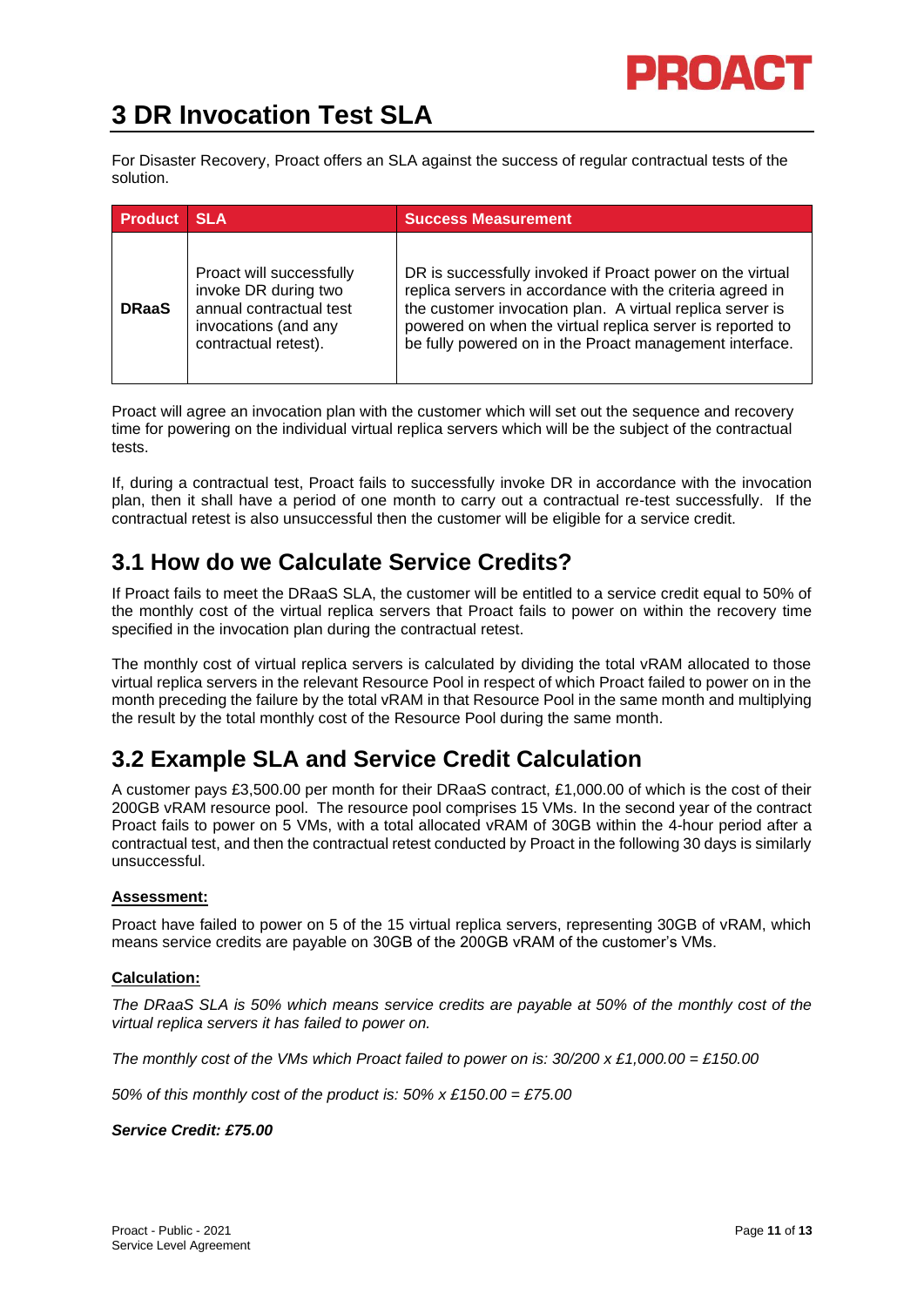# <span id="page-11-0"></span>**4 Responsibilities**

# <span id="page-11-1"></span>**4.1 Proact's Responsibilities**

Proact shall:

- Use reasonable endeavours to ensure relevant software, services and equipment are available to the customer in line with the availability levels in this SLA.
- Use reasonable endeavours to respond to all incidents and support requests in accordance with the responses and response times specified in this SLA.
- Prioritise all incidents and/or support requests based on its reasonable assessment of the severity level of the problem reported.
- Take all reasonable steps to escalate and resolve issues in an appropriate, timely manner.
- Maintain good communication with the customer at all times.

# <span id="page-11-2"></span>**4.2 Customer Responsibilities**

The customer shall:

- Notify Proact of issues or problems in a timely manner including reporting all faults through Proact's support system.
- Provide Proact with access to equipment, software and services for the purposes of maintenance, updates and fault prevention.
- Ensure that all customer pre-requisites for the operation of the Managed Cloud Services are fully met and maintained throughout the contract term.
- Notify Proact of any changes to systems that form part of the Managed Cloud Services in a timely manner.
- Respond within 5 working days to communications from Proact relating to monitoring alarms for systems that are either managed by the customer, or that require the customer to take action in order for the alert to be resolved. If the customer fails to respond appropriately within 5 working days, Proact will suppress any monitoring relating to the relevant system(s) until such a time as which remediation has been completed and Proact have verified that the remediation has been effective in clearing outstanding alarms.
- Use reasonable endeavours to resolve issues with the customer's systems which Proact advises are likely to cause repeated incidents and/or alarms. The customer shall confirm and implement a remediation plan to Proact within 10 working days of the initial communication from Proact or agree to a relaxation of monitoring capacity thresholds if such an option is available to Proact. If the customer fails to either remediate the issue or agree to an available monitoring threshold relaxation, Proact will suppress any monitoring relating to the relevant system(s) until such a time as which remediation has been completed and Proact have verified that the remediation has been effective in clearing outstanding alarms and is likely to prevent further repeat alarms.
- Maintain good communication with the supplier at all times.